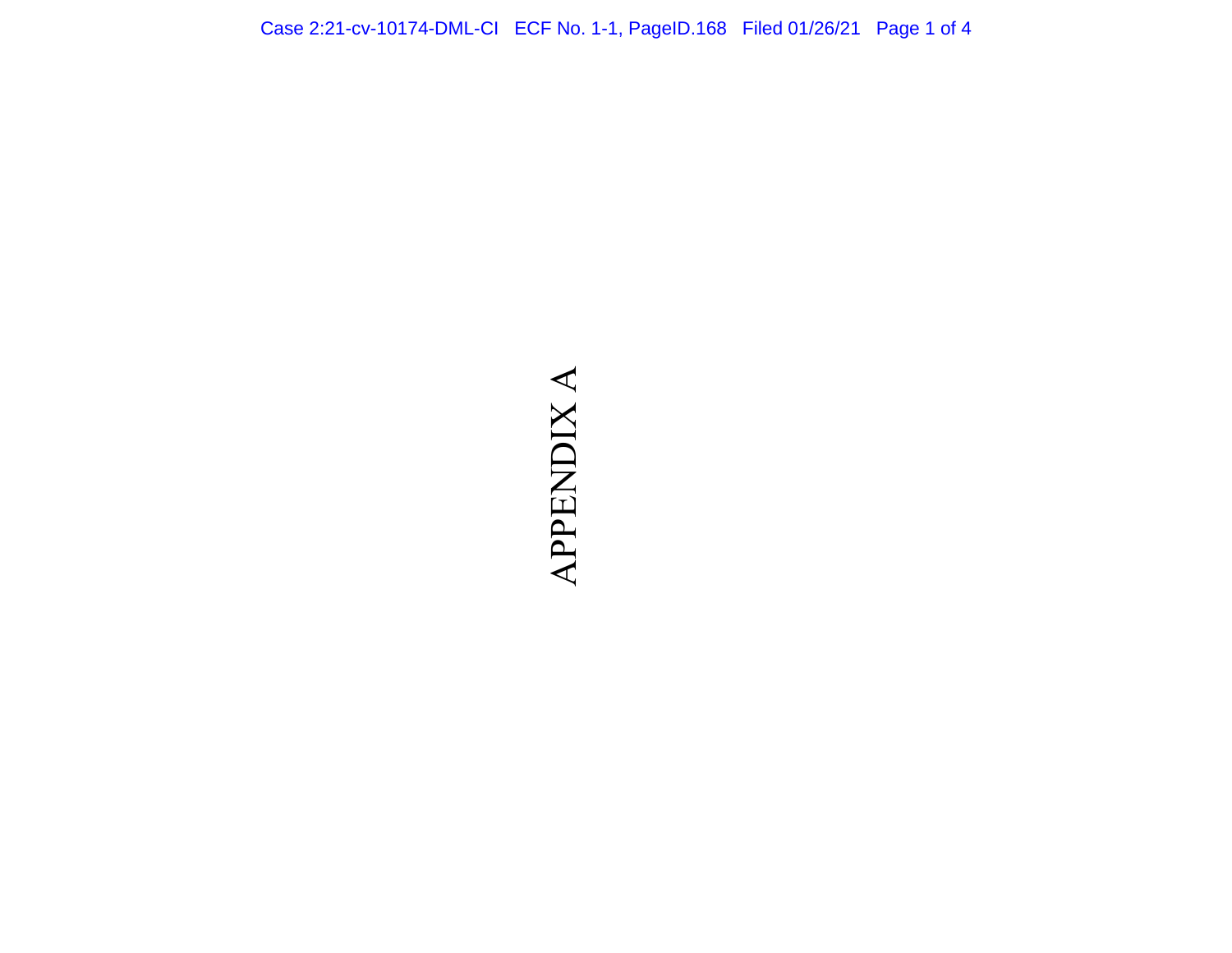## **APPENDIX A**

## **STATE ACTIONS AGAINST ASSOCIATED COMMUNITY SERVICES, CENTRAL PROCESSING SERVICES, AND COMMUNITY SERVICES APPEAL**

| <b>Venue</b>     | Year | <b>Caption</b>                                                                                                                                                                      | Def(s)                   | <b>Type</b>                    | <b>Allegations</b>                                                                          | <b>Resolution</b>                                                                                                           |
|------------------|------|-------------------------------------------------------------------------------------------------------------------------------------------------------------------------------------|--------------------------|--------------------------------|---------------------------------------------------------------------------------------------|-----------------------------------------------------------------------------------------------------------------------------|
| lowa             | 2011 | State ex rel. Miller v.<br>Associated Cmty. Servs.,<br>Inc., R. William Burland, Jr.                                                                                                | <b>ACS</b>               | Judicial                       | Misleading solicitations                                                                    | Consent Judgment; Payment of<br>\$35,000                                                                                    |
| Kentucky         | 2016 | Commonwealth of<br>Kentucky ex rel. Andy<br><b>Beshear, Attorney General</b><br>v. Community Servs.<br>Appeal, LLC                                                                  | <b>CSA</b>               | Judicial                       | Violation of registration<br>requirements                                                   | Assurance of Voluntary<br>Compliance; Payment of<br>\$5,000 in penalties and costs                                          |
| Michigan         | 2013 | State of Michigan ex. rel.<br>Bloomfield v. Associated<br>Cmty. Servs., Inc.                                                                                                        | <b>ACS</b>               | Administrative                 | Misleading solicitations                                                                    | <b>Release and Settlement</b><br>Agreement; Payment of<br>\$45,000                                                          |
| <b>Minnesota</b> | 2016 | State of Minnesota ex rel.<br>Swanson v. Associated<br>Community Services, Inc.,<br><b>Central Processing Servs,</b><br><b>LLC</b>                                                  | ACS<br><b>CPS</b>        | Judicial                       | Deceptive solicitations                                                                     | Consent Judgment and Order;<br>Injunction barring solicitation<br>in Minnesota for two years;<br>Civil Penalty of \$200,000 |
|                  | 2018 | In the Matter of<br><b>Associated Community</b><br>Services, Inc., Central<br>Processing Services, LLC,<br>Robert W. Burland,<br>individually, and Richard T.<br>Cole, individually | <b>ACS</b><br><b>CPS</b> | Assurance of<br>Discontinuance | Certain concerns the<br>AGO had relating to its<br>compliance with the<br>Consent Judgment" | Extend solicitation ban set<br>forth in Consent Decree one<br>year until June 28, 2019                                      |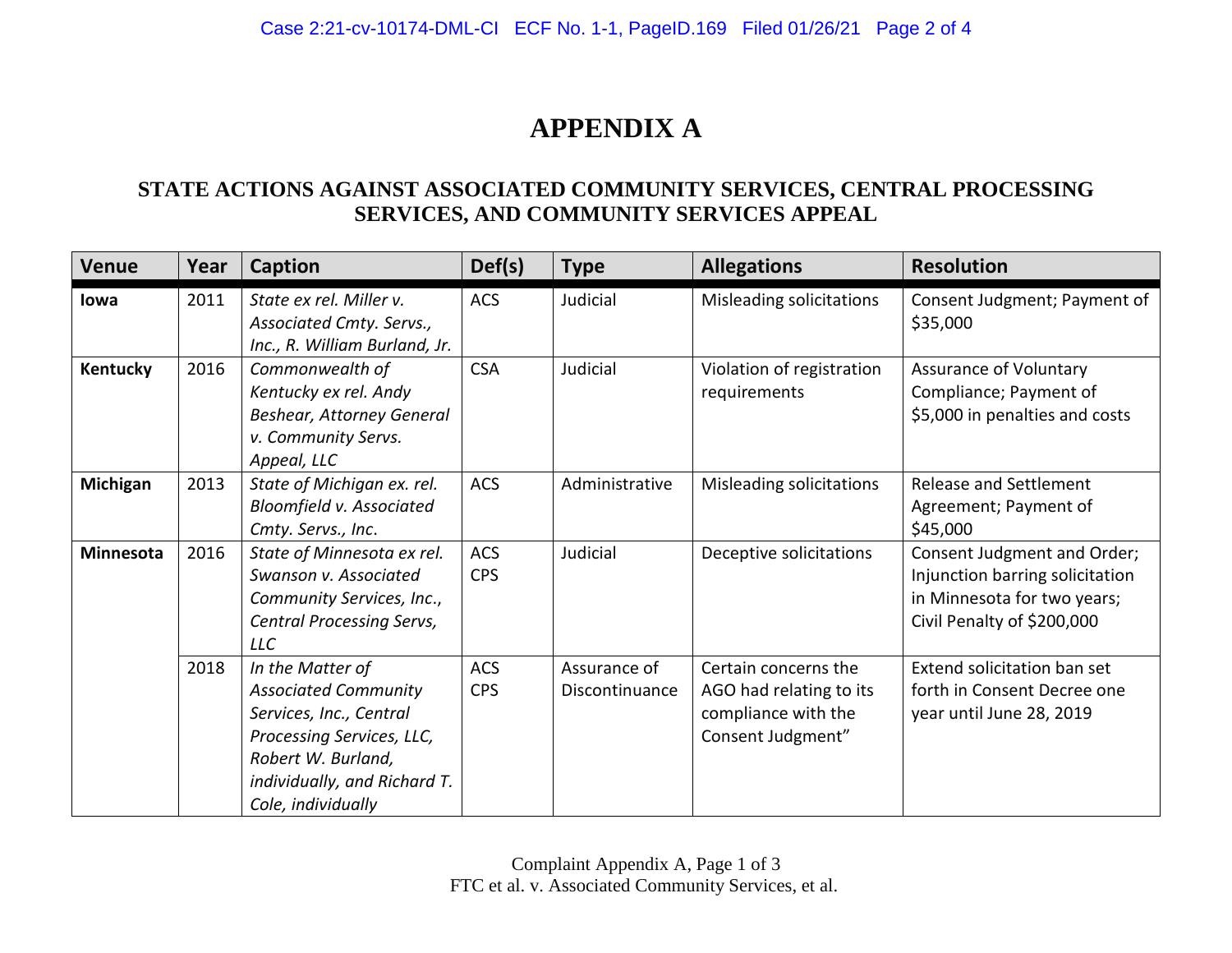| <b>Venue</b>                    | Year | Caption                                                                                         | Def(s)     | <b>Type</b>    | <b>Allegations</b>                                                                                                                     | <b>Resolution</b>                                                                                                |
|---------------------------------|------|-------------------------------------------------------------------------------------------------|------------|----------------|----------------------------------------------------------------------------------------------------------------------------------------|------------------------------------------------------------------------------------------------------------------|
| <b>Missouri</b>                 | 2008 | State ex rel. Nixon v.<br>Associated Cmty. Servs.,<br>Inc.                                      | <b>ACS</b> | Judicial       | Calling individuals on<br>state no-call list;<br>repeated, harassing,<br>unsolicited calls                                             | Stipulated Assurance of<br>Discontinuance; Payment of<br>\$100,000                                               |
| <b>North</b><br><b>Carolina</b> | 2009 | In re: Associated Cmty.<br>Servs., Inc., R. William<br>Burland, President, Resp't               | <b>ACS</b> | Administrative | <b>Violation of North</b><br>Carolina charitable<br>solicitation statutes                                                              | Settlement Agreement;<br>Payment of \$10,000                                                                     |
| Ohio                            | 2002 | In re: Associated Cmty.<br>Servs., Inc.                                                         | <b>ACS</b> | Judicial       | Violation of Ohio<br>solicitation statutes                                                                                             | Assurance of Discontinuance;<br>Payment of \$11,000                                                              |
|                                 | 2008 | In re: Associated Cmty.<br>Servs., Inc.                                                         | <b>ACS</b> | Judicial       | Violation of 2002<br>Assurance of<br>Discontinuance;<br>Deceptive and<br>misleading solicitations                                      | Assurance of Discontinuance;<br>Payment of \$50,000                                                              |
|                                 | 2016 | In re: Associated Cmty.<br>Servs., Inc.                                                         | <b>ACS</b> | Judicial       | Violation of 2002 and<br>2008 Assurances of<br>Discontinuance;<br>Violation of registration<br>and reporting<br>requirements; Nuisance | Assurance of Discontinuance;<br>Payment of \$60,000                                                              |
| Oregon                          | 2011 | State ex rel. Kroger v.<br>Veterans of Oregon,<br><b>Associated Cmty Servs,</b><br>Inc., et al. | <b>ACS</b> | Judicial       | False and misleading<br>solicitations                                                                                                  | Stipulated Limited Judgment;<br>Injunction barring solicitation<br>in Oregon for 2 years; Payment<br>of \$40,000 |
| South<br><b>Carolina</b>        | 2008 | In re: Associated Cmty.<br>Servs., Inc.                                                         | <b>ACS</b> | Administrative | Failure to make required<br>disclosures                                                                                                | Letter of Understanding;<br>Payment of \$2,500                                                                   |
|                                 | 2010 | In re: Associated Cmty.<br>Servs., Inc.                                                         | <b>ACS</b> | Administrative | Failure to make required<br>disclosures                                                                                                | Notice of Request to<br><b>Discontinue Violations</b>                                                            |